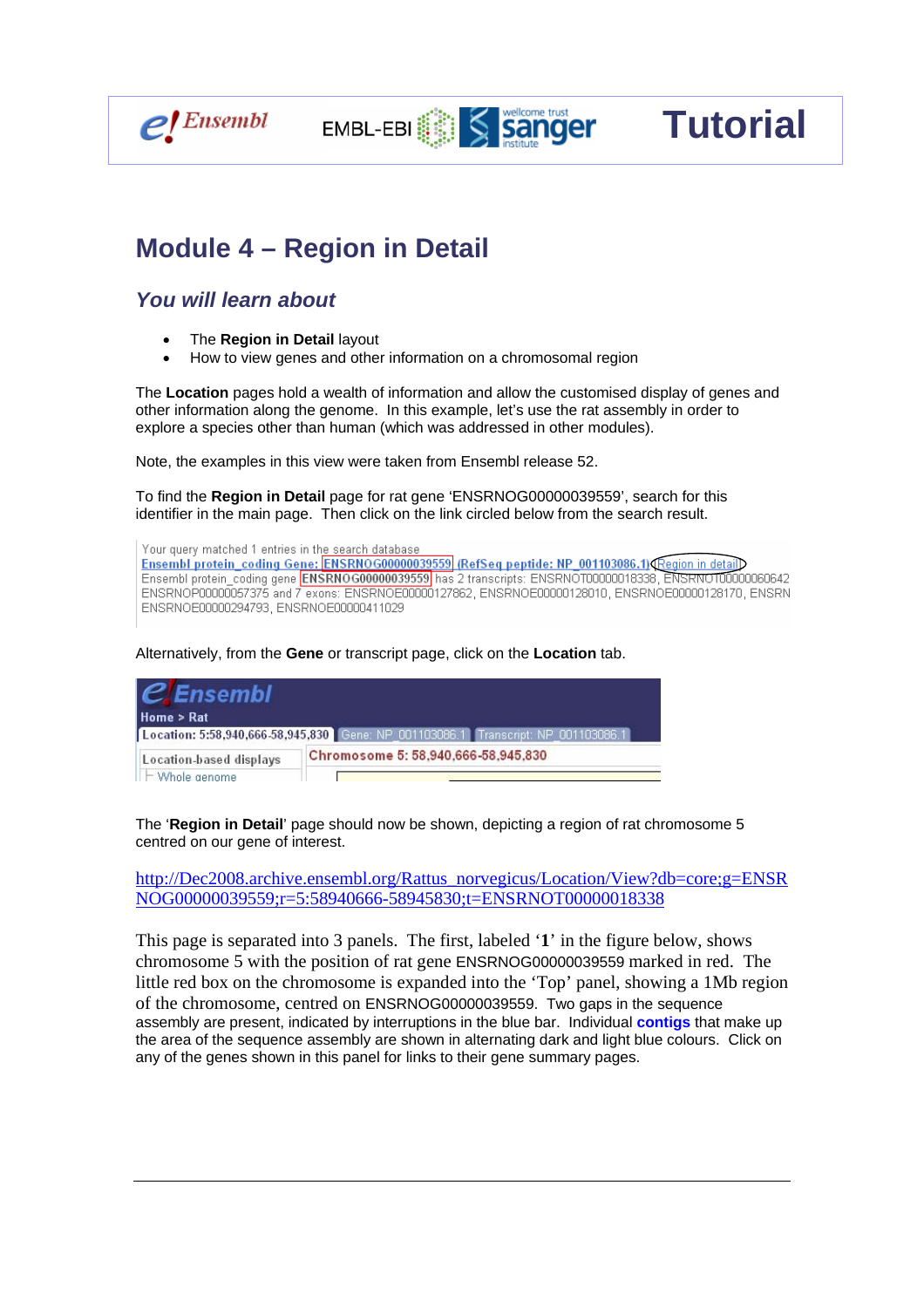



Panel **3** is the main panel, and is highly customisable. By default, it is zoomed in to our transcripts of interest. Use the zoom controls marked by the '**2**' in the figure above to explore a larger region. For larger regions, you may have to use the '**Region overview**' link in the left hand menu.

The '**conservation**' or '**constrained elements**' track is shown. This track shows a conservation score for every nucleotide calculated across 29 species.



The plot above shows the '**Gerp**' score for each nucleotide in the 29 species alignment. If the nucleotide is identical across all 29 species, the conservation score will be high, and if several adjacent nucleotides are highly conserved, a dark module is drawn above the plot. Customise this display using '**Configure this page**'.

Below the chromosome, two Ensembl transcripts are drawn. They are on the reverse strand of the chromosome. The transcripts are labelled 'NP\_001103086.1' and 'ENSRNOT00000060642', respectively. Click on a transcript to jump to more information about it.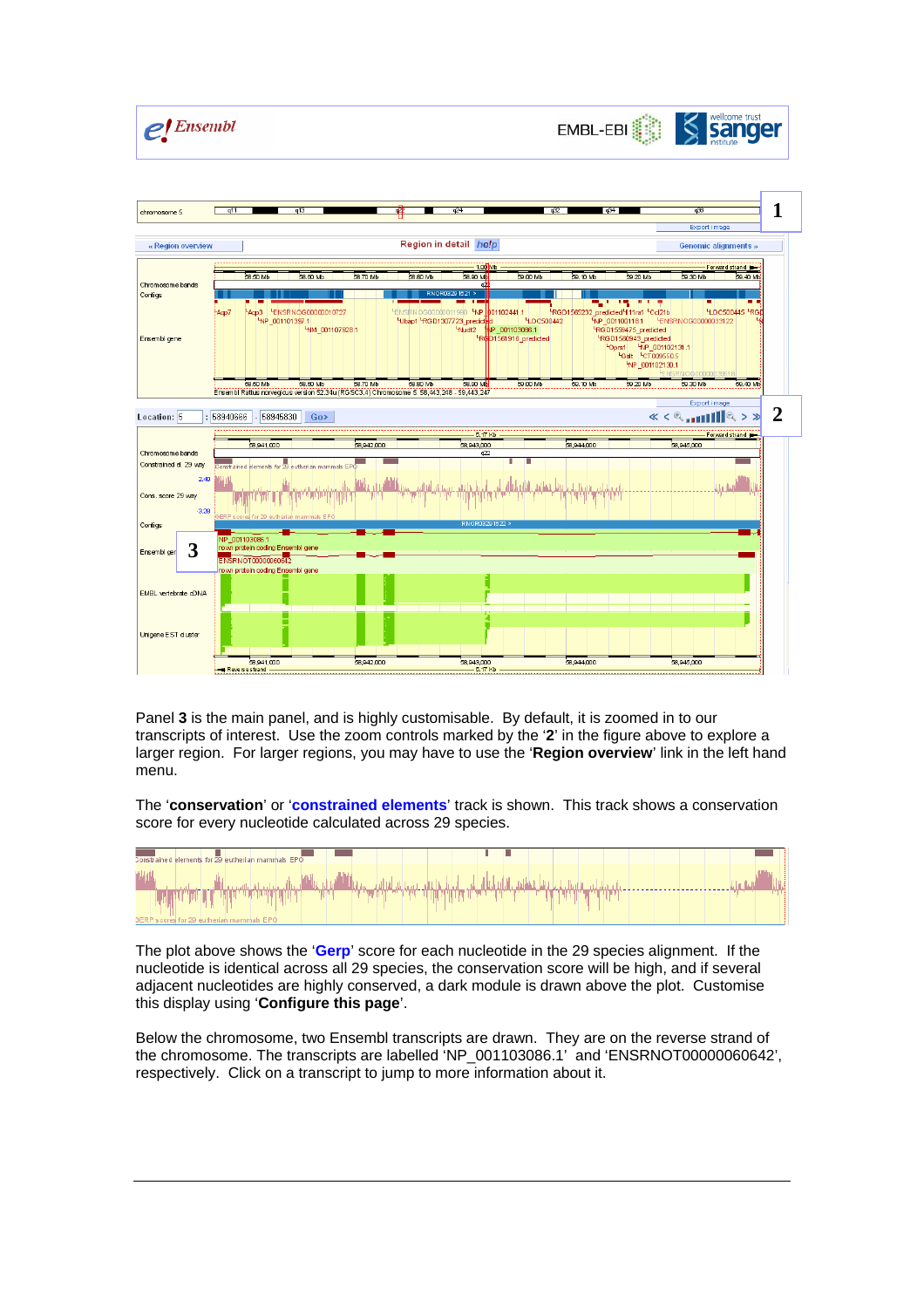

Vertebrate cDNA sequences in EMBL-Bank are drawn below the transcripts. These are cDNAs that align to this region of the rat genome, based on sequence matching. Click on any cDNA to find its identifier. Or, click on the track name 'EMBL vertebrate cDNA' for more information about the set.

Let's customise this display. Click on '**Configure this page**' at the left. Choose '**cDNA/mRNA**  alignments' at the left. Turn off these alignments by clicking on the box to the left of each transcript type and choosing '**off**'. Now click '**Variations'** and select '**All variations**'. '**SAVE and close**' to find a new track drawn on the **Region in detail** page. Click on any vertical line (variation) for a menu about the SNP (single nucleotide polymorphism) or InDel (insertion deletion mutation). Clicking on '**Variation properties**' in the box shown below will bring you to an information page for the genetic variation, including links to population frequencies, if known.

| Variation: ENSRNOSNP2008817 |  |  |  |  |
|-----------------------------|--|--|--|--|
| Variation Properties        |  |  |  |  |
| bp: 58943989                |  |  |  |  |
| status: -                   |  |  |  |  |
| class: snp                  |  |  |  |  |
| ambiguity code: R           |  |  |  |  |
| mapweight: 1                |  |  |  |  |
| alleles: A/G                |  |  |  |  |
| source: ENSEMBL:celera      |  |  |  |  |
| type: INTRONIC              |  |  |  |  |
|                             |  |  |  |  |

How can we zoom in and out, or change the region on the **Detailed view** panel? Either use the ladder (or triangle) labelled **2** in the figure showing the whole page, or type in a new region (chromosome and/or base pairs). Or, zoom closer in to the transcript by clicking and dragging the mouse around an exon.



The link '**Jump to region**' shows a zoomed-in view. *(Note: if you turn on 'Sequence' in 'Configure this page', the genomic sequence will be revealed when you zoom in.)*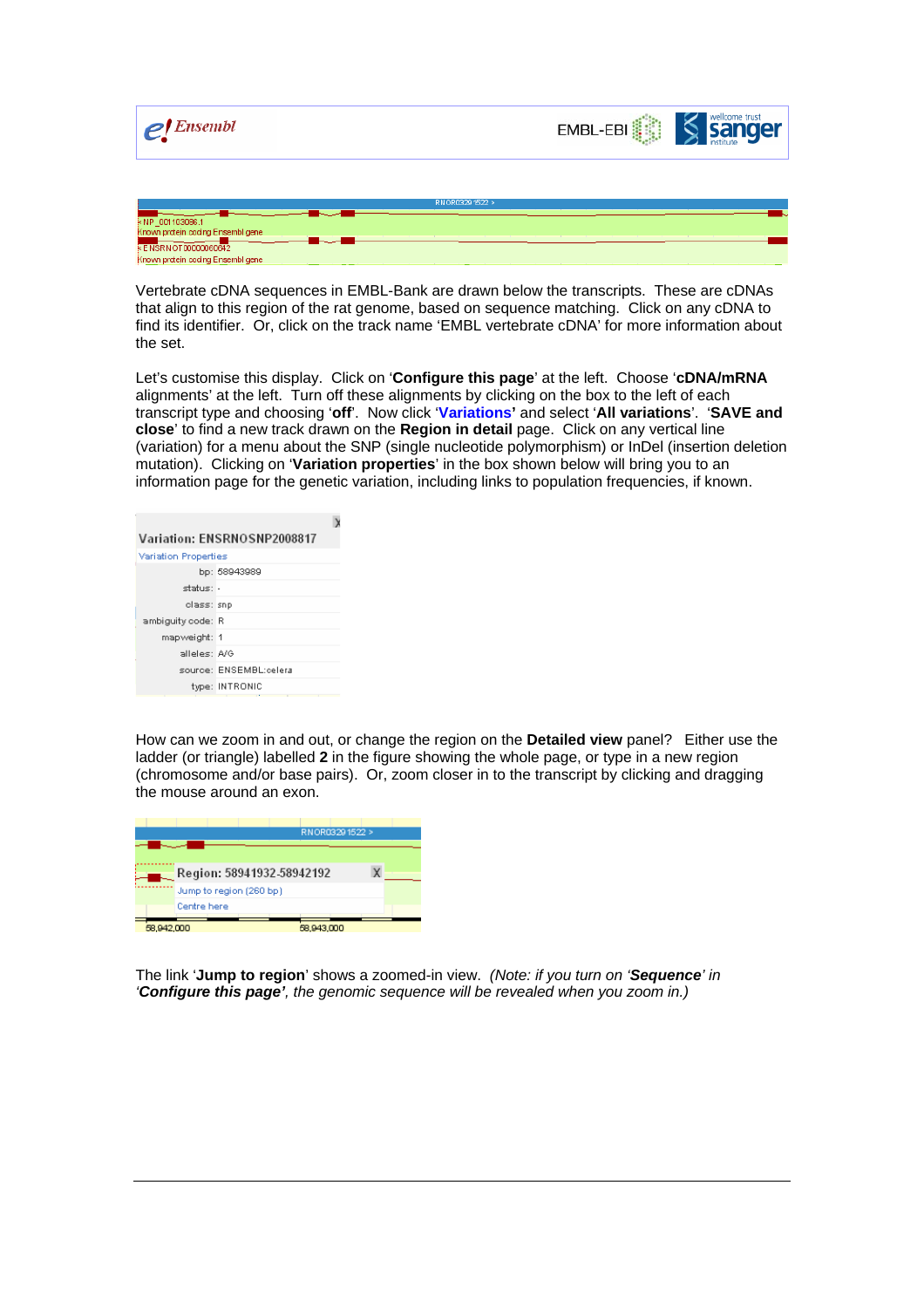



| $\alpha < \alpha$ in $\ \ \alpha  > \alpha$<br>: 58941932<br>Location: 5<br>58942192<br>Go> |                                                                                                                |                          |     |            |            |  |  |  |
|---------------------------------------------------------------------------------------------|----------------------------------------------------------------------------------------------------------------|--------------------------|-----|------------|------------|--|--|--|
|                                                                                             | 261bp<br>Forward strand                                                                                        |                          |     |            |            |  |  |  |
|                                                                                             | 58,941,950                                                                                                     | 58,942,050<br>58,942,000 |     | 58,942,100 | 58,942,150 |  |  |  |
| Chromosome bands                                                                            |                                                                                                                |                          | 422 |            |            |  |  |  |
| Constrained el. 29 way                                                                      | Constrained elements for 29 eutherian mammals EPO                                                              |                          |     |            |            |  |  |  |
| 2.02<br>Cons. score 29 way<br>$-4.03$                                                       | GERP scores for 29 eutherian mammals EPO                                                                       |                          |     |            |            |  |  |  |
| Cortigs                                                                                     | RNOR03291522 >                                                                                                 |                          |     |            |            |  |  |  |
| Ensembl gene                                                                                | NP 001103086.1<br>Known protein coding Ensembligene<br>ENSRNOT00000060642<br>Known protein coding Ensembligene |                          |     |            |            |  |  |  |

We have zoomed in to a highly conserved exon (note the conservation scores and corresponding module of constrained elements.) The dotted lines on either side of the exon signify that the transcript extends beyond our view.

### *Glossary*

**Contig** A continuous sequence module forming part of the genomic assembly

**DAS The Distributed Annotation System**- a platform for viewing and integrating external data

**Constrained elements** *(In Ensembl)* Sequence conservation on the nucleotide level as calculated across multiple species in whole genome alignments.

**Gerp score** A score assigned to sequence within an alignment in order to determine how strongly it is conserved., to determine the constrained elements. See **reference**.

**Known Ensembl gene** Transcripts determined by the Ensembl genebuild that match to a gene sequence found in databases such as UniProt and RefSeq for the same species.

**Merged Known Ensembl/Havana gene** An Ensembl known gene that possesses at least one transcript that has been agreed upon by the Havana team.

**Novel Ensembl gene** Transcripts determined by the Ensembl genebuild that match to a gene sequence found in databases such as UniProt and RefSeq for a similar species, but not the same species.

**QTL- Quantitative Trait Locus** Stretches of sequences that correlate to phenotypes.

**SNPs Single Nucleotide Polymorphisms -** base pair changes that occur at a fixed frequency in a population (usually 1% or higher). Natural variation.

**Unigene** Database of sequences that appear to come from the same transcription locus. Information is housed for a large variety of species. http://www.ncbi.nlm.nih.gov/sites/entrez?db=unigene